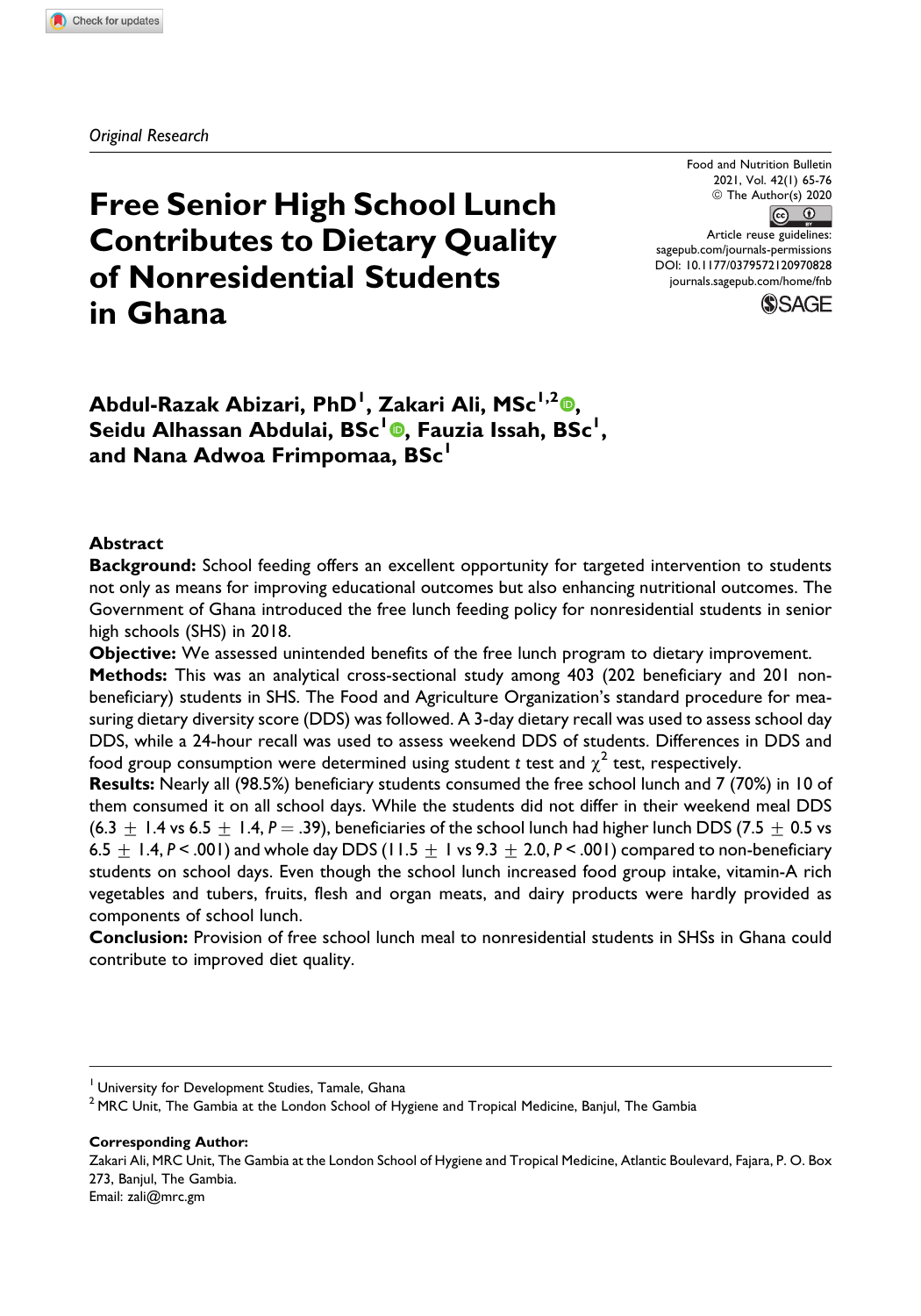#### **Keywords**

school feeding, adolescents, dietary diversity, senior high schools, Ghana

## **Introduction**

Nutritional challenges in developing countries are high and continue to impair health, quality of life, and survival.<sup>1</sup> Nutrition interventions have principally targeted the prevention of malnutrition during periods of rapid growth such as during childhood and adolescence.<sup>2</sup> Once final height is attained at adolescence, the consequence of stunting becomes uncorrectable. The growth spurt of adolescence has been seen as a period of potential interest for catching up growth deficit of childhood.<sup>3</sup> Optimal nutrition is therefore an important consideration at this critical stage of life. The provision of hot school meals offers an excellent opportunity for targeted intervention of adolescents and serves as both a means for enhancing nutrition and improving attendance and educational outcomes.4

Diversity in the food adolescents eat is necessary in improving quality and meeting the requirements for energy and nutrients. Inadequate dietary diversity is particularly problematic among poor populations in developing countries. Therefore, increasing the diversity of food available for consumption could reduce both undernutrition and overnutrition.<sup>5,6</sup>

School feeding in Ghana has mostly operated at the primary school level with expected outcomes including poverty reduction, increased school enrolment, improved food security, and improved nutritional status. The program has recorded marked increase in school enrolment, reduced gender gap between boys and girls, and improved nutritional status in the beneficiary schools.<sup>7,8</sup>

In the light of these successes of school feeding in the primary schools, the government of Ghana introduced a policy on free school feeding in senior high schools (SHS) in September 2017. The aims were to increase enrolment and potentially improve nutritional status of students in SHSs. The policy includes 3 square meals for residential students and a hot lunch for nonresidential students. The policy has been implemented in a progressive approach starting with students in the first year of SHS admitted in the 2017/2018 academic year. As beneficiary nonresidential students are expected to take other meals at home, the free lunch meal is essentially expected to be an addition to the overall dietary intake in the day. However, it is unknown whether the free lunch makes significant improvements to the dietary quality of beneficiary nonresidential students. To our knowledge, the contribution of the free school lunch to dietary improvement of students has not been assessed since the inception of the policy. Such data could be useful in informing policy makers on the progressive scale-up of the program. Therefore, the present study aimed to assess the contribution of the free school lunch to dietary improvement as measured through dietary diversity of students who attend SHSs in Northern Ghana.

### **Methods**

#### *Study Design and Area*

This study was an analytical cross-sectional study conducted in the Tamale Metropolis in May and June 2018. Tamale is the capital of the Northern Region of Ghana and is the fourth largest city in Ghana. It is the principal center of education in the region. As of 2018, the Metropolis had 14 SHSs.<sup>9</sup> The study was conducted in 3 SHSs: Vitting SHS (Vitting), Kalpohini SHS (Kalpohini), and Northern School of Business (Nobisco). As most schools in the Metropolis operate mainly residential student status, we purposively selected schools with a good balance of residential and nonresidential student numbers.

#### *Study Population and Sampling*

The target population was nonresidential students in SHSs in the Tamale Metropolis. The free school lunch policy started with first year students admitted in the 2017/2018 academic year. Therefore, as of the time of this study, there was only 1-year group (SHS 1) benefiting from the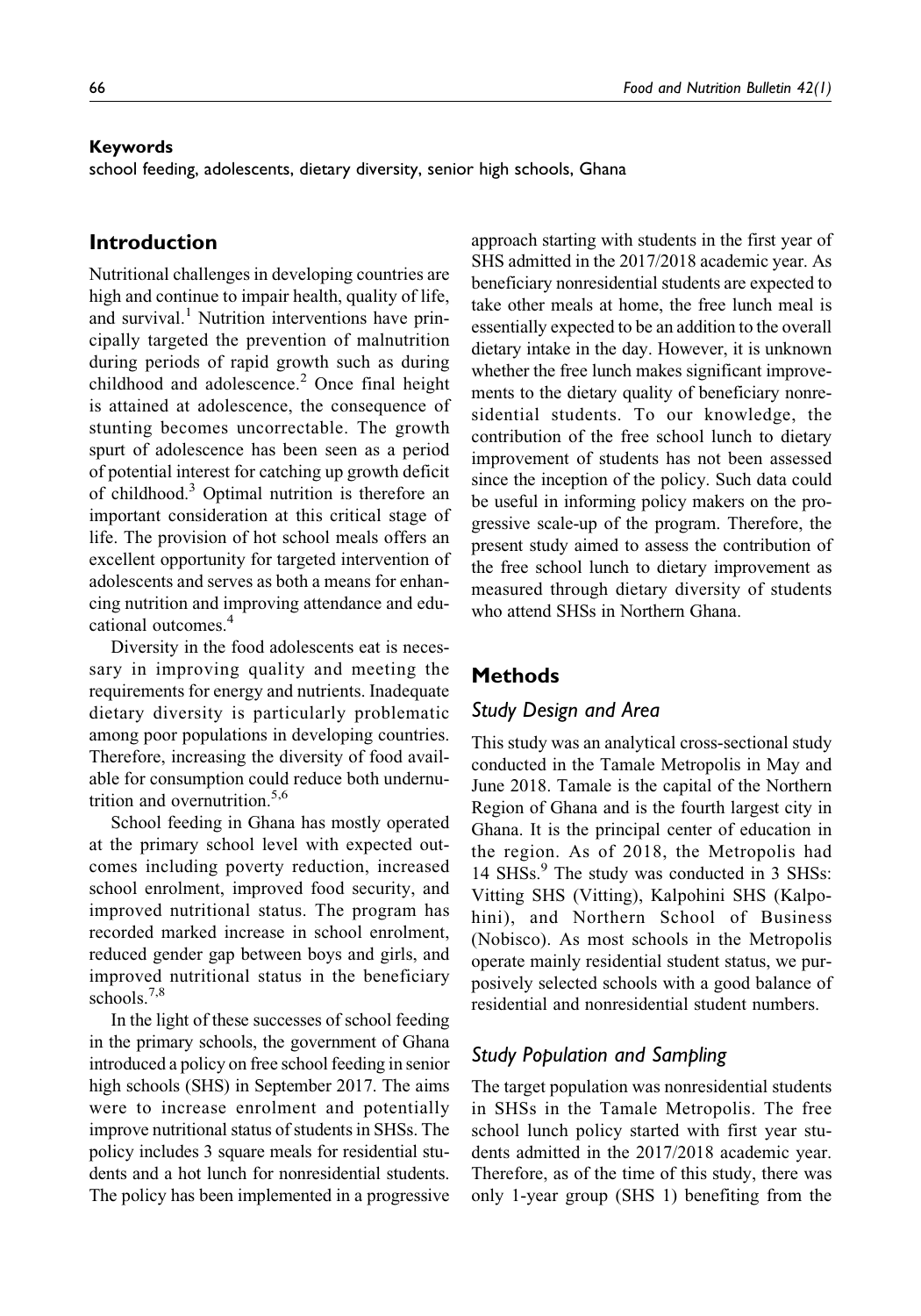free school lunch. Nonresidential students in the SHS 2 served as comparison group. The study sample consisted of beneficiaries (SHS 1 students) and non-beneficiaries (SHS 2 students) in the schools. A total of 403 students (202 beneficiary and 201 non-beneficiary) were selected to participate in the study. The number of students enrolled per school was determined through probability proportionate to size of school. Therefore, more students were sampled from schools with larger populations. A list of nonresidential students was prepared from class registers for each school and used to select students through simple random sampling using Excel-generated random numbers. Selected students were identified in their respective classes and followed for questionnaire administration.

### *Data Collection*

Pretested semi-structured questionnaires were used to elicit participant information on sociodemographic characteristics, household wealth, hunger indicators, and student perceptions about the free school lunch.

### *Assessment of Dietary Diversity and Hunger*

A qualitative 24-hour and 3-day dietary recall of foods consumed by the respondents was used. The 24-hour recall was used for weekend meals, while the 3-day recall was used for school day meals. As school lunch is not served to nonresidential students during weekends, the weekend dietary assessment provided data on usual intake outside the influence of the school lunch. Dietary assessment was therefore conducted on 2 different days. The first dietary assessment was on either Thursdays or Fridays, where 3-day recalls were made to allow for recall of foods taken from Monday onward. The second dietary assessment took place the following Monday, where participants made a 24-hour recall of foods taken during the previous day (weekend/nonschool day). The Food and Agriculture Organization's standard approach to assessing dietary diversity based on 14 food groups was followed.<sup>10</sup> The dietary diversity score (DDS) was calculated from a simple count of the number of food groups a

participant consumed over a specified recall period. Therefore, the DDS ranged from 0 when none of the food groups were consumed to 14 when all food groups were consumed. The food groups used for the calculation of the DDS were (1) cereals; (2) white roots and tubers; (3) vitamin A-rich vegetables and tubers; (4) dark green leafy vegetables; (5) other vegetables; (6) vitamin A-rich fruits; (7) other fruits; (8) organ meat; (9) flesh meat,;  $(10)$  eggs;  $(11)$  fish and sea foods; (12) legumes, nuts, and seeds; (13) milk and milk products; and (14) fats and oils. For the free lunch beneficiaries, in addition to the dietary recall, school kitchen menus were examined. School meal menus were obtained from school kitchens. The data reported for 3-day lunch food groups and 24-hour lunch DDS for beneficiary students represent the free lunch. Other foods taken at lunch are included in the 3 whole day recall data. Questionnaires were interviewer-administered by trained final year undergraduate nutrition students and took place at the schools during break time.

Household hunger was assessed and classified according to the Household Hunger Scale.<sup>11</sup> The tool consists of 3 questions and 3 sets of frequencies (never, rarely or sometimes, and often) which pertains to household experience of food insufficiencies. It allows classification of households into 3 main hunger categories (little to no household hunger; moderate household hunger; and severe household hunger).<sup>11</sup> Household responses to the 3 questions were scored as follows: never  $= 0$ , rarely or sometimes  $= 1$ , and often  $= 2$ . The total scores ranged from 0 to 6; households scoring 0 to 2 were classified as having "little to no hunger"; those with scores 2 to 3 had "moderate household hunger"; and scores 4 to 6 were classified as "severe household hunger."<sup>11</sup>

#### *Data Analysis*

Data were entered, cleaned, and analyzed using SPSS version 21. Categorical data have been presented as frequencies and percentages, while continuous data are reported as means and SD. Unpaired student t test was used to test differences in DDSs (continuous variable) among beneficiary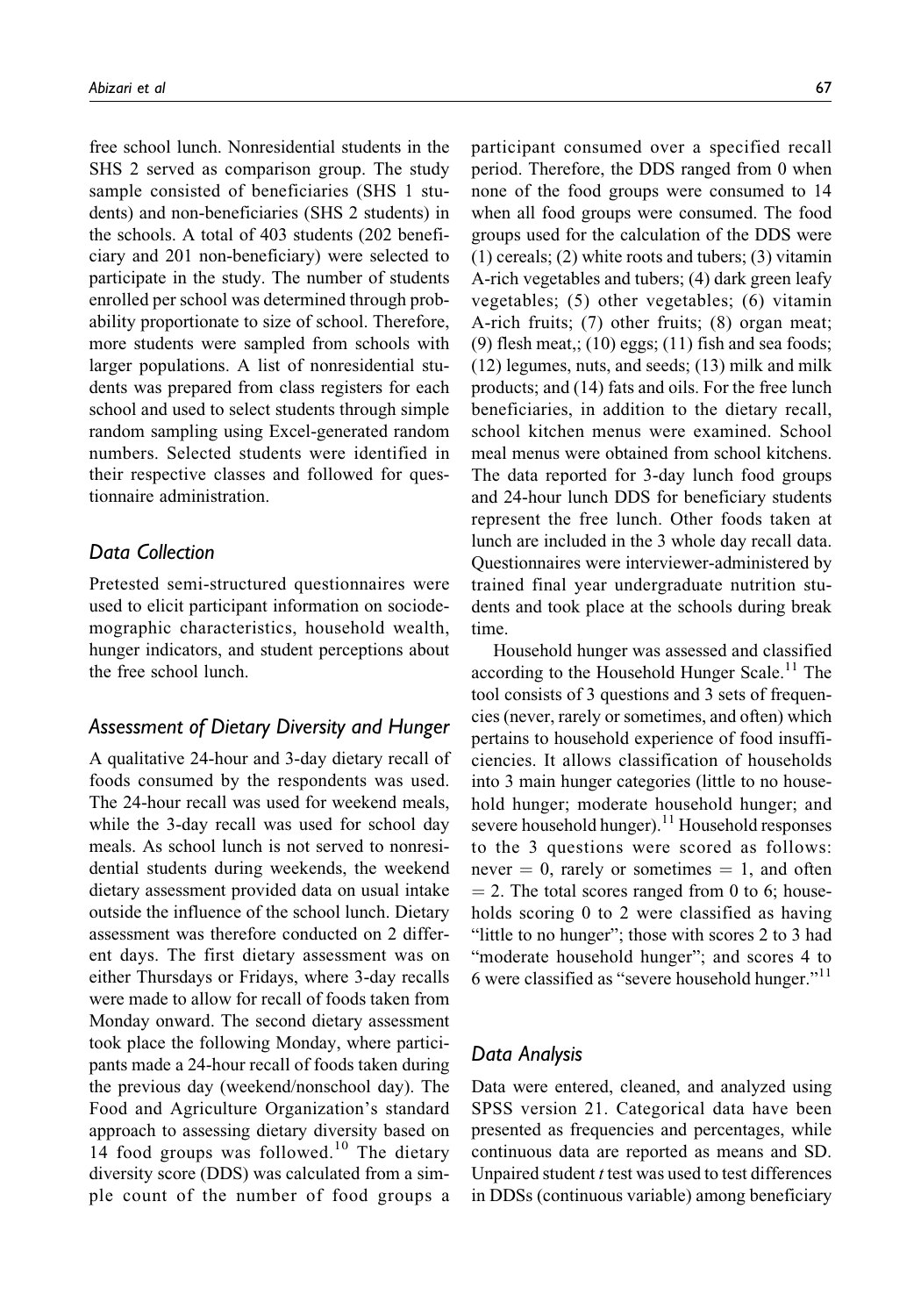and non-beneficiary students. Comparison of food group intake was made using  $\chi^2$  test.

### *Research Ethics and Patient Consent*

The students or their parents (where students were younger than 18 years) signed an informed consent before participating in the study. Participation in the study was voluntary, and where parents consented on behalf of students, we also obtained student assent to participate. The study protocol was also approved by the Scientific Review Committee of the School of Allied Health Sciences, University for Development Studies, Ghana.

### **Results**

# *Background Characteristics of Beneficiary and Non-Beneficiary Students*

Six (59.8%) in 10 of sampled students were male, but there were important sex differences between beneficiary and non-beneficiary students. More than half (52%) of the students were aged 12 to 17 years with non-beneficiaries being a little older ( $P < .001$ ). There was no statistical evidence of a difference in participant's religion and mode of transport to school. A larger proportion of the students belonged to the Dagomba ethnic group  $(P = .009)$  and had their fathers as household heads ( $P = .02$ ). There were similar occupations of household heads ( $P = .48$ ), household hunger classification ( $P = .95$ ), source of household food  $(P = .49)$ , and household wealth classification  $(P = .05;$  Table 1).

# *Dietary Practices and Perceptions of Free School Lunch*

Majority of the sampled students reported to school with pocket money (66.3% vs 64.2%;  $P = .65$ ; for beneficiary and non-beneficiary students, respectively). Reports about buying food at school were higher ( $P < .001$ ) among nonbeneficiary students (54.5% vs 82.4% for beneficiary and non-beneficiary students, respectively; data not shown for non-beneficiary students). In addition to the school lunch, 72% of beneficiary students had additional meals for lunch. For 48% of the beneficiaries, additional meals were taken because they still felt hungry. For other beneficiaries (22%), additional meals were taken because food was available at home on return from school (Table 2).

Nearly all (98.5%) the beneficiary students had taken the free school lunch the day preceding the survey, and 7 (70%) in 10 of them take it on all school days. More than half (52%) of them felt the free school lunch alleviates hunger, and close to one-third (31.7%) thought it was a balanced meal and a few others (7.4%) thought it was nutritious. Almost all beneficiary students (96.0%) felt the introduction of the free lunch has improved the diversity of their diet; because the number of times they eat during a school day has increased (56.4%), they now consume fruits and vegetables  $(25.2\%)$  and eat from more food groups  $(9.0\%;$ Table 2).

# *Comparison of Weekend Food Consumption of Beneficiary and Non-Beneficiary Students*

Of the 14 food groups, participants differed in only 4 food groups during the weekend. These food groups were white roots and tubers, other fruits, flesh meats, and fish and seafood. While non-beneficiary students consumed more of white roots and tubers  $(P = .001)$  and fish and seafood ( $P = .006$ ), beneficiary students mostly consumed other fruits ( $P = .002$ ) and flesh meats  $(P = .003;$  Figure 1).

# *Comparison of Lunch and Whole Day Food Groups Among Beneficiary and Non-Beneficiary Students (3-Day Recall)*

Details of foods served as school lunch in the schools is provided in Table 3. The menu for the 5 days in all schools are foods mainly made from cereals, legumes, and white roots and tubers. The meal is served in such a way that if cereal is served today, legumes or white roots will be served tomorrow. Also, all meals in the 5 days are prepared using oil, fish, spices, and other vegetables. It is only Vitting SHS that includes Amaranth leaves which is a dark green leafy vegetable in their menu and it is served only on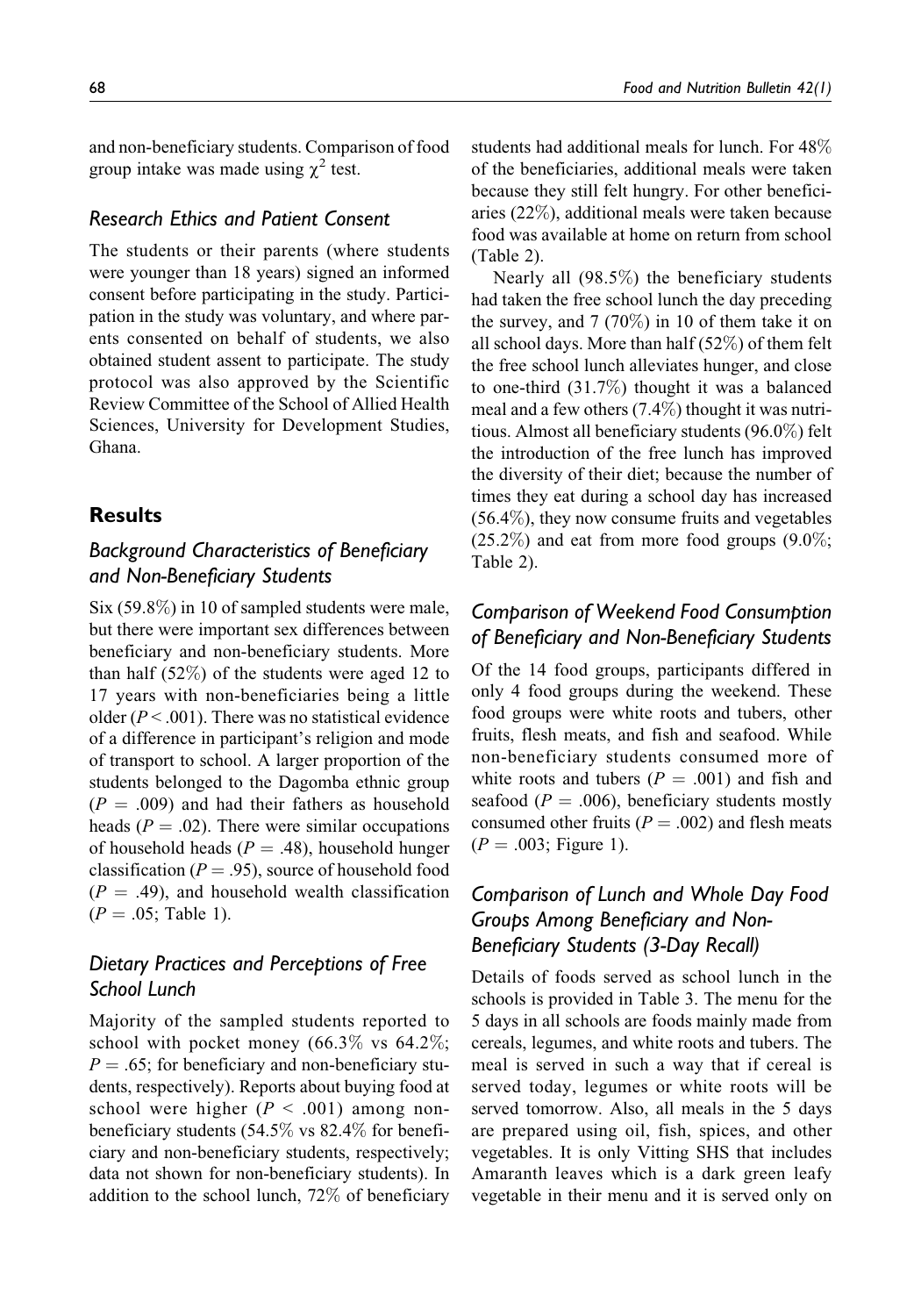| Characteristic               | Beneficiary<br>$(n = 202) n$ (%) | Non-beneficiary<br>$(n = 201)$ n $(\%)$ | Total n (%) | P value |
|------------------------------|----------------------------------|-----------------------------------------|-------------|---------|
|                              |                                  |                                         |             |         |
| Sex                          |                                  |                                         |             | < 0.001 |
| Male                         | 146(72.3)                        | 95 (47.3)                               | 241 (59.8)  |         |
| Female                       | 56 (27.7)                        | 106(52.7)                               | 162(40.2)   |         |
| Age (years)                  |                                  |                                         |             |         |
| $12 - 17$                    | 138(68.3)                        | 70 (34.8)                               | 208 (51.6)  | < 001   |
| $>$ 18                       | 64(31.7)                         | 131(65.2)                               | 195 (48.4)  |         |
| Religion                     |                                  |                                         |             | .06     |
| Islam                        | 158 (78.2)                       | 172 (85.6)                              | 330 (81.9)  |         |
| Christianity                 | 44 (21.8)                        | 29 (14.4)                               | 73 (18.1)   |         |
| Ethnicity                    |                                  |                                         |             | 0١.     |
| Dagomba                      | 130(64.4)                        | 159 (79.1)                              | 289 (71.7)  |         |
| Mamprusi                     | 7(3.5)                           | 5(2.5)                                  | 12(3.0)     |         |
| Gonja                        | 12(5.9)                          | 10(5.0)                                 | 22(5.5)     |         |
| Akan                         | 12(5.9)                          | 10(5.0)                                 | 22(5.5)     |         |
| Others                       | 41 (20.3)                        | 17(8.5)                                 | 58 (14.4)   |         |
| Means to school              |                                  |                                         |             | .30     |
| Foot                         | 122(60.4)                        | 138 (68.7)                              | 260 (64.5)  |         |
| <b>Bicycle</b>               | 46 (22.8)                        | 32 (15.9)                               | 78 (19.4)   |         |
| Motorcycle                   | 17(8.4)                          | 15(7.5)                                 | 32(7.9)     |         |
| Car                          | 17(8.4)                          | 16(8.0)                                 | 33(8.2)     |         |
| Household head               |                                  |                                         |             | .02     |
| Father                       | 138(68.3)                        | 110(54.7)                               | 248 (61.5)  |         |
| Mother                       | 18(8.9)                          | 22 (10.9)                               | 40 (9.9)    |         |
| Grandfather                  | 15(7.4)                          | 12(6.0)                                 | 27(6.7)     |         |
| Grandmother                  | 8(4.0)                           | 9(4.5)                                  | 17(4.2)     |         |
| Uncle                        | 17(8.4)                          | 39 (19.4)                               | 56 (13.9)   |         |
| Others                       |                                  | 9(4.5)                                  | 15(3.7)     |         |
|                              | 6(3.0)                           |                                         |             | .48     |
| Occupation of household head |                                  |                                         |             |         |
| Trader                       | 49 (24.3)                        | 61(30.3)                                | 110(27.3)   |         |
| Agricultural worker          | 82 (40.6)                        | 64(31.8)                                | 146 (36.2)  |         |
| Office worker                | 14(6.9)                          | 12(6.0)                                 | 26(6.5)     |         |
| Service worker               | 7(3.5)                           | 5(2.5)                                  | 12(3.0)     |         |
| Education/research           | 16(7.9)                          | 18(9.0)                                 | 34 (8.4)    |         |
| Health worker                | 3(1.5)                           | 2(1.0)                                  | 5(1.2)      |         |
| Unemployed                   | 15(7.5)                          | 24 (11.9)                               | 39 (9.7)    |         |
| Others                       | 16(7.9)                          | 15(7.5)                                 | 31(7.7)     |         |
| Household source of foods    |                                  |                                         |             | .49     |
| Own production               | 97 (48.0)                        | 79 (39.3)                               | 176 (43.7)  |         |
| Purchase                     | 94 (46.5)                        | 109 (54.2)                              | 203 (50.4)  |         |
| Food aid/gift                | 6(3.0)                           | 3(1.5)                                  | 9(2.2)      |         |
| <b>Borrowing</b>             | 5(2.5)                           | 10(5.0)                                 | 15(3.7)     |         |
| Household hunger category    |                                  |                                         |             | .95     |
| Severe                       | 5(2.5)                           | 5(2.5)                                  | 10(2.5)     |         |
| Moderate                     | 45 (22.3)                        | 42 (20.9)                               | 87(21.6)    |         |
| No hunger                    | 152 (75.2)                       | 154 (76.6)                              | 306 (75.9)  | .05     |
| Household wealth category    |                                  |                                         |             |         |
| High                         | 114(56.4)                        | 94 (46.8)                               | 208 (51.6)  |         |
| Low                          | 88 (43.6)                        | 107 (53.2)                              | 195 (48.4)  |         |

**Table 1.** Background Characteristics of Beneficiary and Non-Beneficiary Students.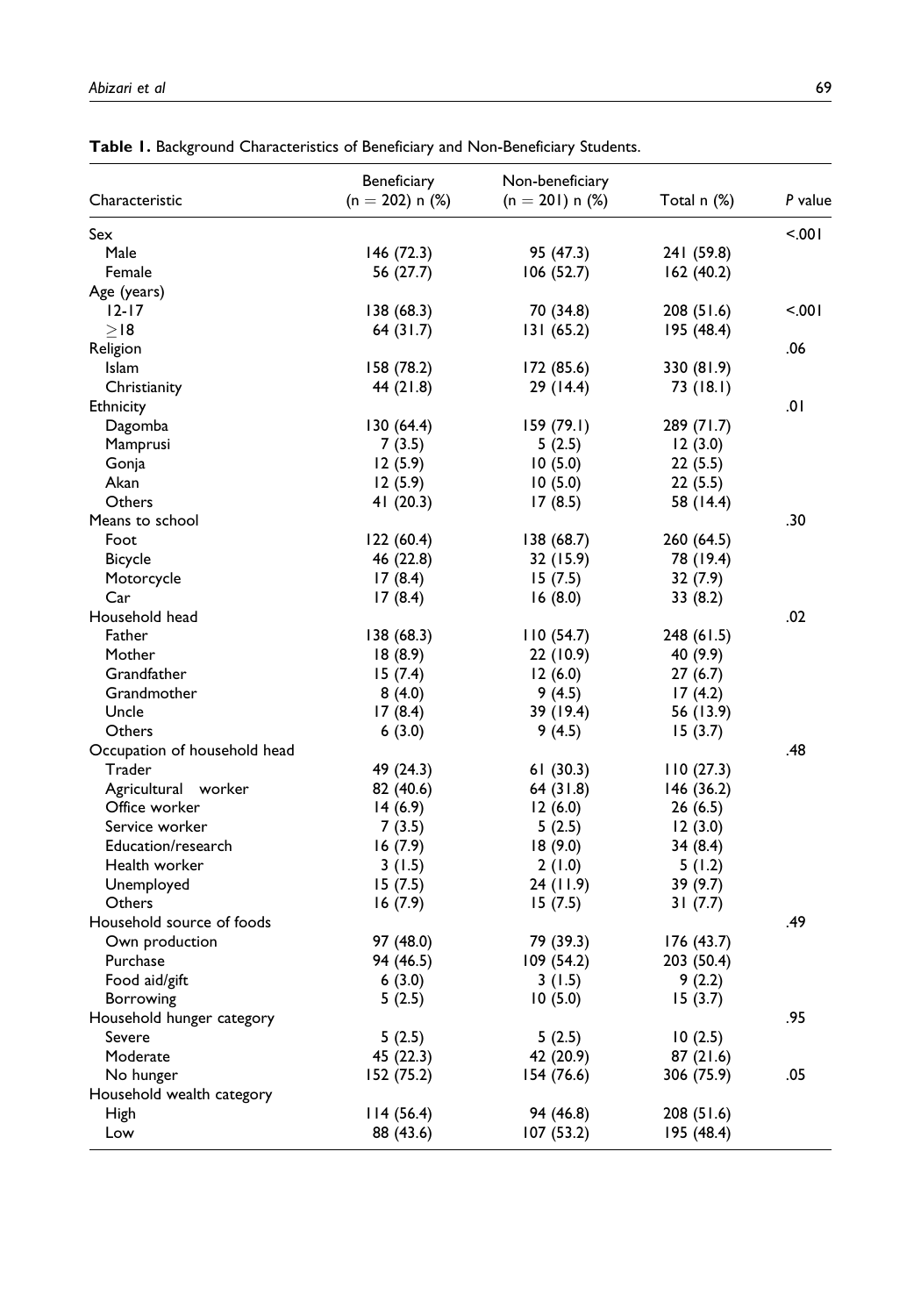| Do you come to school with pocket money<br>Yes<br>134(66.3)<br>What do you use pocket money for?<br>Buy food<br>73 (54.5)<br>By water<br>38 (28.4)<br><b>Buy fruits</b><br>3(2.2)<br>Buy snacks<br>18(13.4)<br>Others<br>2 (1.5)<br>Use of pocket money before free lunch<br>Buy food<br>100(74.6)<br>Buy water<br>23 (17.2)<br><b>Buy fruits</b><br>1(0.7)<br>Buy snacks<br>8(6.0)<br>Other<br>2(1.5)<br>Do you take lunch at home?<br>Yes<br>146 (72.3)<br>Why do you take lunch at home?<br>I do not like the school lunch<br>5(2.5)<br>Still feel hungry after eating the school<br>97 (48.0)<br>lunch<br>44 (21.8)<br>There is food when I get to the house<br>Did you take school lunch yesterday?<br>Yes<br>199 (98.5)<br>Frequency of school lunch in a week<br>All 5 days<br>141(69.8)<br>Others<br>62 (30.2)<br>How do you feel about the free lunch?<br>It alleviates hunger<br>105 (52.0)<br>It is nutritious<br>15(7.4)<br>It is a balance diet<br>64 (31.7)<br>Others<br>18(8.8)<br>Diet more diversified now? <sup>4</sup><br>Yes<br>194 (96.0)<br>Reasons for diet more diversified<br>Because I eat from all food groups<br>12(5.9)<br>Because I eat from more than 5 food groups<br>18(8.9)<br>Because I eat 3 times a day<br>113(56.4)<br>Because I include fruit and vegetables in my diet<br>51 (25.2) | Practice/perception | Frequency (%) |
|-----------------------------------------------------------------------------------------------------------------------------------------------------------------------------------------------------------------------------------------------------------------------------------------------------------------------------------------------------------------------------------------------------------------------------------------------------------------------------------------------------------------------------------------------------------------------------------------------------------------------------------------------------------------------------------------------------------------------------------------------------------------------------------------------------------------------------------------------------------------------------------------------------------------------------------------------------------------------------------------------------------------------------------------------------------------------------------------------------------------------------------------------------------------------------------------------------------------------------------------------------------------------------------------------------------------------------|---------------------|---------------|
|                                                                                                                                                                                                                                                                                                                                                                                                                                                                                                                                                                                                                                                                                                                                                                                                                                                                                                                                                                                                                                                                                                                                                                                                                                                                                                                             |                     |               |
|                                                                                                                                                                                                                                                                                                                                                                                                                                                                                                                                                                                                                                                                                                                                                                                                                                                                                                                                                                                                                                                                                                                                                                                                                                                                                                                             |                     |               |
|                                                                                                                                                                                                                                                                                                                                                                                                                                                                                                                                                                                                                                                                                                                                                                                                                                                                                                                                                                                                                                                                                                                                                                                                                                                                                                                             |                     |               |
|                                                                                                                                                                                                                                                                                                                                                                                                                                                                                                                                                                                                                                                                                                                                                                                                                                                                                                                                                                                                                                                                                                                                                                                                                                                                                                                             |                     |               |
|                                                                                                                                                                                                                                                                                                                                                                                                                                                                                                                                                                                                                                                                                                                                                                                                                                                                                                                                                                                                                                                                                                                                                                                                                                                                                                                             |                     |               |
|                                                                                                                                                                                                                                                                                                                                                                                                                                                                                                                                                                                                                                                                                                                                                                                                                                                                                                                                                                                                                                                                                                                                                                                                                                                                                                                             |                     |               |
|                                                                                                                                                                                                                                                                                                                                                                                                                                                                                                                                                                                                                                                                                                                                                                                                                                                                                                                                                                                                                                                                                                                                                                                                                                                                                                                             |                     |               |
|                                                                                                                                                                                                                                                                                                                                                                                                                                                                                                                                                                                                                                                                                                                                                                                                                                                                                                                                                                                                                                                                                                                                                                                                                                                                                                                             |                     |               |
|                                                                                                                                                                                                                                                                                                                                                                                                                                                                                                                                                                                                                                                                                                                                                                                                                                                                                                                                                                                                                                                                                                                                                                                                                                                                                                                             |                     |               |
|                                                                                                                                                                                                                                                                                                                                                                                                                                                                                                                                                                                                                                                                                                                                                                                                                                                                                                                                                                                                                                                                                                                                                                                                                                                                                                                             |                     |               |
|                                                                                                                                                                                                                                                                                                                                                                                                                                                                                                                                                                                                                                                                                                                                                                                                                                                                                                                                                                                                                                                                                                                                                                                                                                                                                                                             |                     |               |
|                                                                                                                                                                                                                                                                                                                                                                                                                                                                                                                                                                                                                                                                                                                                                                                                                                                                                                                                                                                                                                                                                                                                                                                                                                                                                                                             |                     |               |
|                                                                                                                                                                                                                                                                                                                                                                                                                                                                                                                                                                                                                                                                                                                                                                                                                                                                                                                                                                                                                                                                                                                                                                                                                                                                                                                             |                     |               |
|                                                                                                                                                                                                                                                                                                                                                                                                                                                                                                                                                                                                                                                                                                                                                                                                                                                                                                                                                                                                                                                                                                                                                                                                                                                                                                                             |                     |               |
|                                                                                                                                                                                                                                                                                                                                                                                                                                                                                                                                                                                                                                                                                                                                                                                                                                                                                                                                                                                                                                                                                                                                                                                                                                                                                                                             |                     |               |
|                                                                                                                                                                                                                                                                                                                                                                                                                                                                                                                                                                                                                                                                                                                                                                                                                                                                                                                                                                                                                                                                                                                                                                                                                                                                                                                             |                     |               |
|                                                                                                                                                                                                                                                                                                                                                                                                                                                                                                                                                                                                                                                                                                                                                                                                                                                                                                                                                                                                                                                                                                                                                                                                                                                                                                                             |                     |               |
|                                                                                                                                                                                                                                                                                                                                                                                                                                                                                                                                                                                                                                                                                                                                                                                                                                                                                                                                                                                                                                                                                                                                                                                                                                                                                                                             |                     |               |
|                                                                                                                                                                                                                                                                                                                                                                                                                                                                                                                                                                                                                                                                                                                                                                                                                                                                                                                                                                                                                                                                                                                                                                                                                                                                                                                             |                     |               |
|                                                                                                                                                                                                                                                                                                                                                                                                                                                                                                                                                                                                                                                                                                                                                                                                                                                                                                                                                                                                                                                                                                                                                                                                                                                                                                                             |                     |               |
|                                                                                                                                                                                                                                                                                                                                                                                                                                                                                                                                                                                                                                                                                                                                                                                                                                                                                                                                                                                                                                                                                                                                                                                                                                                                                                                             |                     |               |
|                                                                                                                                                                                                                                                                                                                                                                                                                                                                                                                                                                                                                                                                                                                                                                                                                                                                                                                                                                                                                                                                                                                                                                                                                                                                                                                             |                     |               |
|                                                                                                                                                                                                                                                                                                                                                                                                                                                                                                                                                                                                                                                                                                                                                                                                                                                                                                                                                                                                                                                                                                                                                                                                                                                                                                                             |                     |               |
|                                                                                                                                                                                                                                                                                                                                                                                                                                                                                                                                                                                                                                                                                                                                                                                                                                                                                                                                                                                                                                                                                                                                                                                                                                                                                                                             |                     |               |
|                                                                                                                                                                                                                                                                                                                                                                                                                                                                                                                                                                                                                                                                                                                                                                                                                                                                                                                                                                                                                                                                                                                                                                                                                                                                                                                             |                     |               |
|                                                                                                                                                                                                                                                                                                                                                                                                                                                                                                                                                                                                                                                                                                                                                                                                                                                                                                                                                                                                                                                                                                                                                                                                                                                                                                                             |                     |               |
|                                                                                                                                                                                                                                                                                                                                                                                                                                                                                                                                                                                                                                                                                                                                                                                                                                                                                                                                                                                                                                                                                                                                                                                                                                                                                                                             |                     |               |
|                                                                                                                                                                                                                                                                                                                                                                                                                                                                                                                                                                                                                                                                                                                                                                                                                                                                                                                                                                                                                                                                                                                                                                                                                                                                                                                             |                     |               |
|                                                                                                                                                                                                                                                                                                                                                                                                                                                                                                                                                                                                                                                                                                                                                                                                                                                                                                                                                                                                                                                                                                                                                                                                                                                                                                                             |                     |               |
|                                                                                                                                                                                                                                                                                                                                                                                                                                                                                                                                                                                                                                                                                                                                                                                                                                                                                                                                                                                                                                                                                                                                                                                                                                                                                                                             |                     |               |
|                                                                                                                                                                                                                                                                                                                                                                                                                                                                                                                                                                                                                                                                                                                                                                                                                                                                                                                                                                                                                                                                                                                                                                                                                                                                                                                             |                     |               |
|                                                                                                                                                                                                                                                                                                                                                                                                                                                                                                                                                                                                                                                                                                                                                                                                                                                                                                                                                                                                                                                                                                                                                                                                                                                                                                                             |                     |               |
|                                                                                                                                                                                                                                                                                                                                                                                                                                                                                                                                                                                                                                                                                                                                                                                                                                                                                                                                                                                                                                                                                                                                                                                                                                                                                                                             |                     |               |
|                                                                                                                                                                                                                                                                                                                                                                                                                                                                                                                                                                                                                                                                                                                                                                                                                                                                                                                                                                                                                                                                                                                                                                                                                                                                                                                             |                     |               |
|                                                                                                                                                                                                                                                                                                                                                                                                                                                                                                                                                                                                                                                                                                                                                                                                                                                                                                                                                                                                                                                                                                                                                                                                                                                                                                                             |                     |               |
|                                                                                                                                                                                                                                                                                                                                                                                                                                                                                                                                                                                                                                                                                                                                                                                                                                                                                                                                                                                                                                                                                                                                                                                                                                                                                                                             |                     |               |
|                                                                                                                                                                                                                                                                                                                                                                                                                                                                                                                                                                                                                                                                                                                                                                                                                                                                                                                                                                                                                                                                                                                                                                                                                                                                                                                             |                     |               |

**Table 2.** Dietary Practices and Perceptions of Free Lunch Beneficiaries.

<sup>a</sup>Diversified diet was defined as a diet with more food groups.

Fridays. Nine of the 16 food groups used in the interview were served as school lunch across almost all schools.

Even though the school lunch increased food group intake, vitamin A-rich vegetables and tubers; fruits, flesh and organ meats; and dairy products were hardly provided as school lunch. For example, less than 5% of all sampled students consumed from vitamin A-rich fruits, other fruits, organ meats, and milk and milk products in the 3day recall of lunch meals. There was no evidence of a difference in consumption of cereals and other vegetables at lunch. Beneficiary students, however, had a higher reported frequency of consumption of white roots and tubers, eggs, fish and seafood, legumes and nuts, and fats and oils taken as school lunch ( $P < .001$ ; Figure 2).

In a 3-day recall of whole day meals, more than 90% of the students consumed cereals, white roots and tubers, dark green leafy vegetables,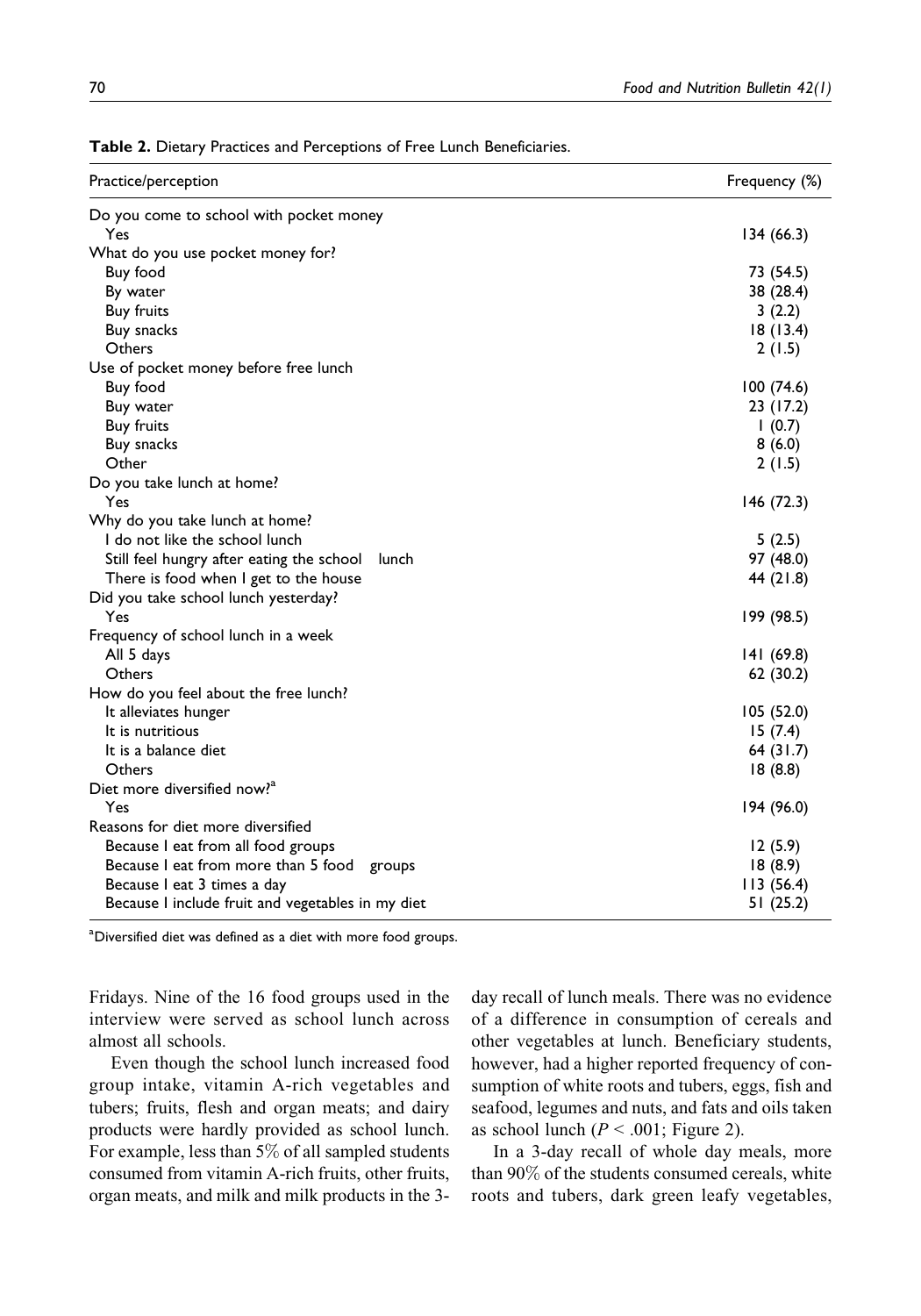

**Figure 1.** Comparison of weekend food groups among free lunch and nonschool lunch beneficiaries. \* indicate a statistically significant difference in consumption between beneficiary and non-beneficiary students.

other vegetables, fish and seafood, legumes and nuts, and fats and oils. A statistically significant higher proportion of beneficiary students consumed from 8 food groups than non-beneficiary students in the following food groups: dark green leafy vegetables, vitamin-A rich fruits and vegetables, other fruits, organ meats, eggs, fish and seafood, legumes and nuts, and milk and milk products (Figure 3).

# *Comparison of Mean DDSs Among Beneficiary and Non-Beneficiary Students*

There was no evidence  $(P = .39)$  that participants differed in mean DDS of weekend meals (6.3 vs 6.5). However, there was strong evidence of a 1 unit increase in DDS of beneficiary students at lunch (7.5 vs 6.5,  $P < .001$ ) and 2-unit increase in whole day DDS of beneficiary students  $(DDS = 11.5)$  compared to non-beneficiary students (DDS =  $9.3$ ;  $P < .001$ ) on weekdays (Table 4).

### **Discussion**

We sought to assess the contribution of free school lunch to dietary improvement of students who attend SHSs in Northern Ghana. The main findings are that most beneficiary students took the free school lunch on all school days. Dietary diversity scores did not differ during the weekends among beneficiary and non-beneficiary students. The provision of free school lunch, however, led to a 1-unit increase in DDSs at lunch among beneficiary students compared to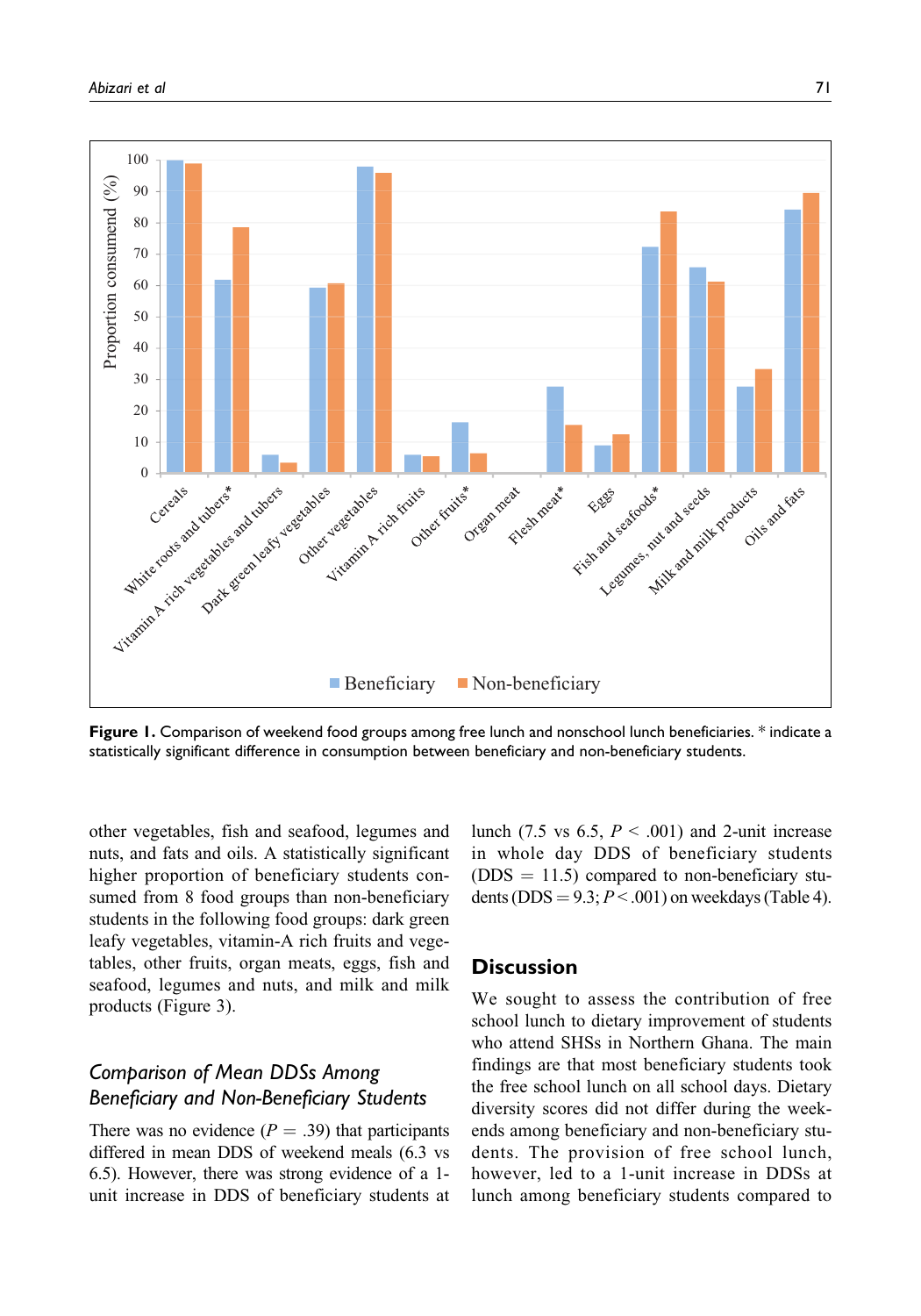| Day                | Name of<br>school   | Name of dish                                         | Main ingredients                                                                                                                                                                                                |
|--------------------|---------------------|------------------------------------------------------|-----------------------------------------------------------------------------------------------------------------------------------------------------------------------------------------------------------------|
| Monday             | Kalpohin            | <b>Slices</b>                                        | Bean Stew and Yam Beans, yam, vegetable oil, pepper, salt, saltpeter, tomatoes, onion                                                                                                                           |
|                    | Nobisco             | Gari and Beans                                       | Gari, beans, palm oil, anchovies, salt, onion, tomatoes, saltpeter                                                                                                                                              |
|                    | Vitting             | Gari and Beans                                       | Beans, Gari, fish, palm oil, onion, tomatoes, pepper, saltpeter                                                                                                                                                 |
| Tuesday            | Kalpohin<br>Nobisco | Jollof with Egg<br>Plain Rice with<br>Amaranth Sauce | Rice, eggs, bouillon cubes, spices, anchovies, tomatoes, onions, oil<br>Amaranth leaves, agushie (white melon seeds), salted fish, onion,<br>pepper, rice, canned fish, bouillon cubes, tomatoes, vegetable oil |
|                    | Vitting             | Jollof with Egg                                      | Rice, eggs, vegetable oil, canned tomatoes, onion, pepper, bouillon<br>cubes, anchovies, salt                                                                                                                   |
| Wednesday Kalpohin |                     | Gari and Beans                                       | Beans, Gari, salt, pepper, saltpeter, anchovies, palm oil, onion                                                                                                                                                |
|                    | Nobisco             | Rice and Beans<br>(waakye)                           | Rice, beans, vegetable oil, keta boys, bouillon cubes, spices, onion,<br>salt, pepper                                                                                                                           |
|                    | Vitting             | Gari and Beans                                       | Beans, Gari, fish, palm oil, onion, tomatoes, pepper, saltpeter                                                                                                                                                 |
| Thursday           | Kalpohin            | Rice and Beans Jollof                                | Rice, beans, tomatoes, salt, onion, anchovies, vegetable oil,<br>saltpeter                                                                                                                                      |
|                    | Nobisco             | Rice Jollof                                          | Rice, onion, vegetable oil, canned fish, bouillon cubes, spices                                                                                                                                                 |
|                    | Vitting             | Rice and Beans Jollof                                | Rice, beans, vegetable oil, canned tomatoes, onion, bouillon cubes,<br>salt                                                                                                                                     |
| Friday             | Kalpohin            | Crushed maize and<br>Beans Jollof                    | Maize, beans, pepper, salt, vegetable oil, anchovies, saltpeter                                                                                                                                                 |
|                    | Nobisco             | Gari and Beans                                       | Gari, beans, palm oil, anchovies, salt, onion, salted fish, tomatoes,<br>pepper                                                                                                                                 |
|                    | Vitting             | Plain Rice with<br>Amaranth Sauce                    | Rice, pepper, palm nut, Amaranth leaves, tomatoes, salt, onions,<br>bouillon cubes, anchovies                                                                                                                   |

Table 3. Menus of Free Lunch Among Participating Schools.<sup>a</sup>

<sup>a</sup>Jollof: A meal of rice made with oil and tomato sauce. Gari: A local preparation of roasted cassava flour.

non-beneficiaries. It also led to 2-unit increase in DDSs of whole day meals of beneficiary students compared to non-beneficiaries. Foods from vitamin A-rich vegetables and tubers, fruits, flesh and organ meats, and dairy products groups were hardly provided as components of school lunch.

The higher number of students who reported taking the school lunch on all school days could indicate high acceptance and uptake of the free lunch policy. As household hunger indicators were similar and dietary diversity of participants did not differ during weekends, the higher DDSs among beneficiary students during school days could be attributed to the supplementary effects of foods taken as free lunch. Higher dietary diversity in food consumption may indicate adequate nutrients intake.<sup>12</sup> An earlier study in the same region also found high energy and nutrient intake among school feeding beneficiaries in primary schools. $^{13}$  The free school lunch may have improved dietary diversity of students by increasing their access to different food groups.<sup>14</sup> In other studies, the provision of school lunch increased dietary diversity, school enrolment, attendance, and student concentration in class.<sup>15</sup> A national school lunch program has been found to be a major policy effort to alleviate the problems associated with hunger and a lack of adequate nutrition among low-income children.<sup>16</sup>

As beneficiary students still came to school with pocket money and a majority spent it on food and also had some foods at home after school, this could explain the 2-unit increase in DDSs of whole day meals even though they had one food group increase at only lunch meals. Foods bought at school in addition to the school lunch therefore led to additional increase in the number of food groups taken in the day. With targeted education, pocket money could be used to buy foods that are often not served as part of the school lunch such as fruits, meats, vitamin A-rich foods, and dairy products. This could be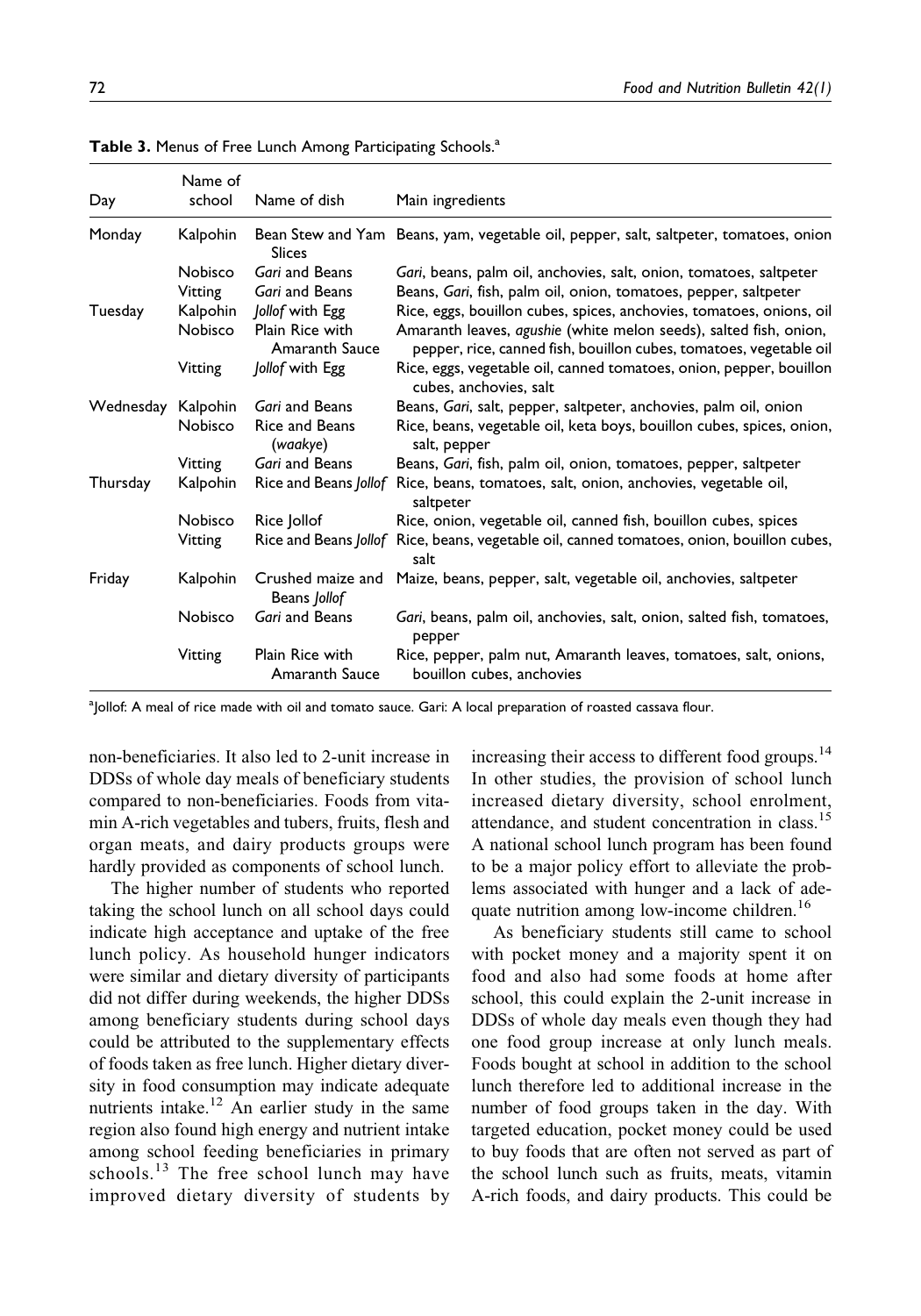

**Figure 2.** Comparison of 3-day lunch food groups among beneficiary and non-beneficiary students. \* indicate a statistically significant difference in consumption between beneficiary and non-beneficiary students.

implemented through a verbal prompt intervention which has been shown to be associated with a higher likelihood that students will spend their pocket money on fruits.<sup>17</sup>

Beneficiaries of the free school lunch had high intake of white roots and tubers, eggs, fish, and seafood which are main components of meals provided as school lunch and could explain the high intake of these food groups at lunch. Nonbeneficiary students consumed more flesh meats from lunch meals which could be due to foods bought from school during lunch time which usually include components of flesh meat or fish. The reason beneficiary students had higher whole day consumption of flesh meats in the whole day despite low intakes from school lunch could be due to additional food purchase outside of lunch, potentially at closing time when they would have consumed lunch hours ago.

Foods from vitamin A-rich vegetables and tubers, fruits, flesh and organ meats, and dairy products groups were hardly provided as components of school lunch. Similar results were reported earlier among primary schools where eggs, dairy, and fruits were never served as part of a school feeding program in the Volta region of Ghana.<sup>18</sup> While meats, fruits, and foods rich in vitamin A such as carrots could simply be served as part of the common meals on the school lunch menus, dairy products are hardly part of typical Ghanaian lunch dishes. Foods such as Waagashie, a local cheese, normally fried and served with a variety of foods could be included in the school lunch menu to enable intake of dairy products. The poor intake of dairy products could be an opportunity for the dairy industry to explore novel ways to include dairy in the free lunch program to promote intake and improve nutrition. There are relatively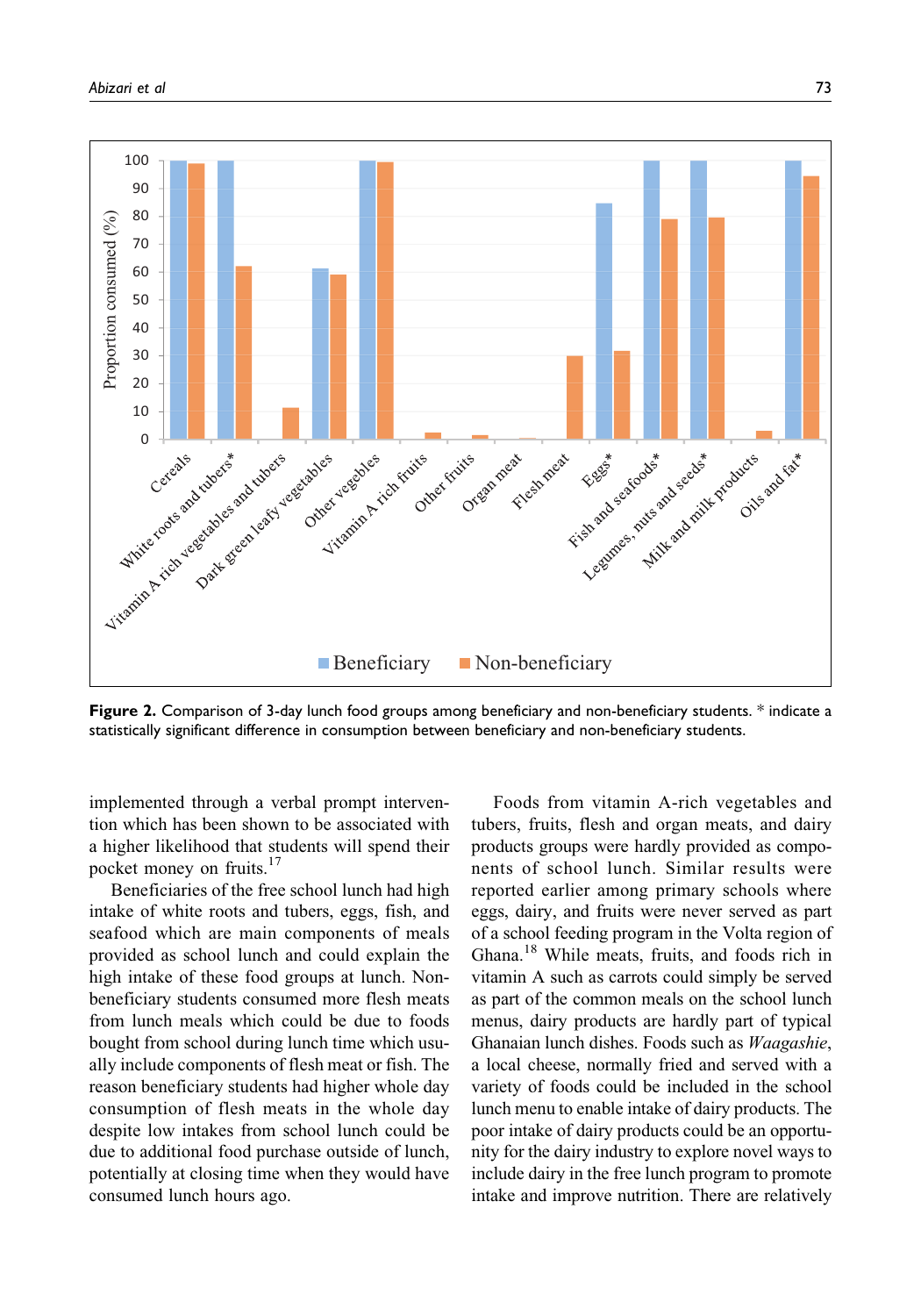

**Figure 3.** Comparison of whole day food groups among beneficiary and non-beneficiary students (3-day recall) \* indicate a statistically significant difference in consumption between beneficiary and non-beneficiary students.

|                                                                                                         | <b>Beneficiary</b><br>$(mean + SD)$ | Non-beneficiary<br>$(mean + SD)$ | Total<br>$(mean + SD)$        | P value        |
|---------------------------------------------------------------------------------------------------------|-------------------------------------|----------------------------------|-------------------------------|----------------|
| Weekend dietary diversity (24-hour recall)<br>Whole day DDS<br>Weekday dietary diversity (3-day recall) | $6.3 + 1.4$                         | $6.5 + 1.4$                      | $6.4 + 1.4$                   | .387           |
| Lunch DDS<br>Whole day DDS                                                                              | $7.5 + 0.5$<br>$11.5 + 1.5$         | $6.5 + 1.4$<br>$9.3 + 2.0$       | $7.0 + 1.1$<br>$10.4 \pm 2.0$ | 5.001<br>5.001 |

**Table 4.** Comparison of Mean DDSs Among Beneficiary and Non-Beneficiary Students.

Abbreviation: DDS, dietary diversity score.

fewer SHSs and food storage facilities are more improved at this level, so it could be a suitable and sustainable stage to implement a targeted national dairy consumption improvement program as a pilot. A recent study explored the potential to increase the protein content of school lunch served in basic schools and found locally produced soy

flour preparations to be cost effective compared to animal source alternatives such as ground beef and mackerel and could also be included in the school lunch menu at the SHS level.<sup>19</sup>

The findings of this study could inform policy decisions of the government of Ghana on the free school lunch policy for nonresidential students in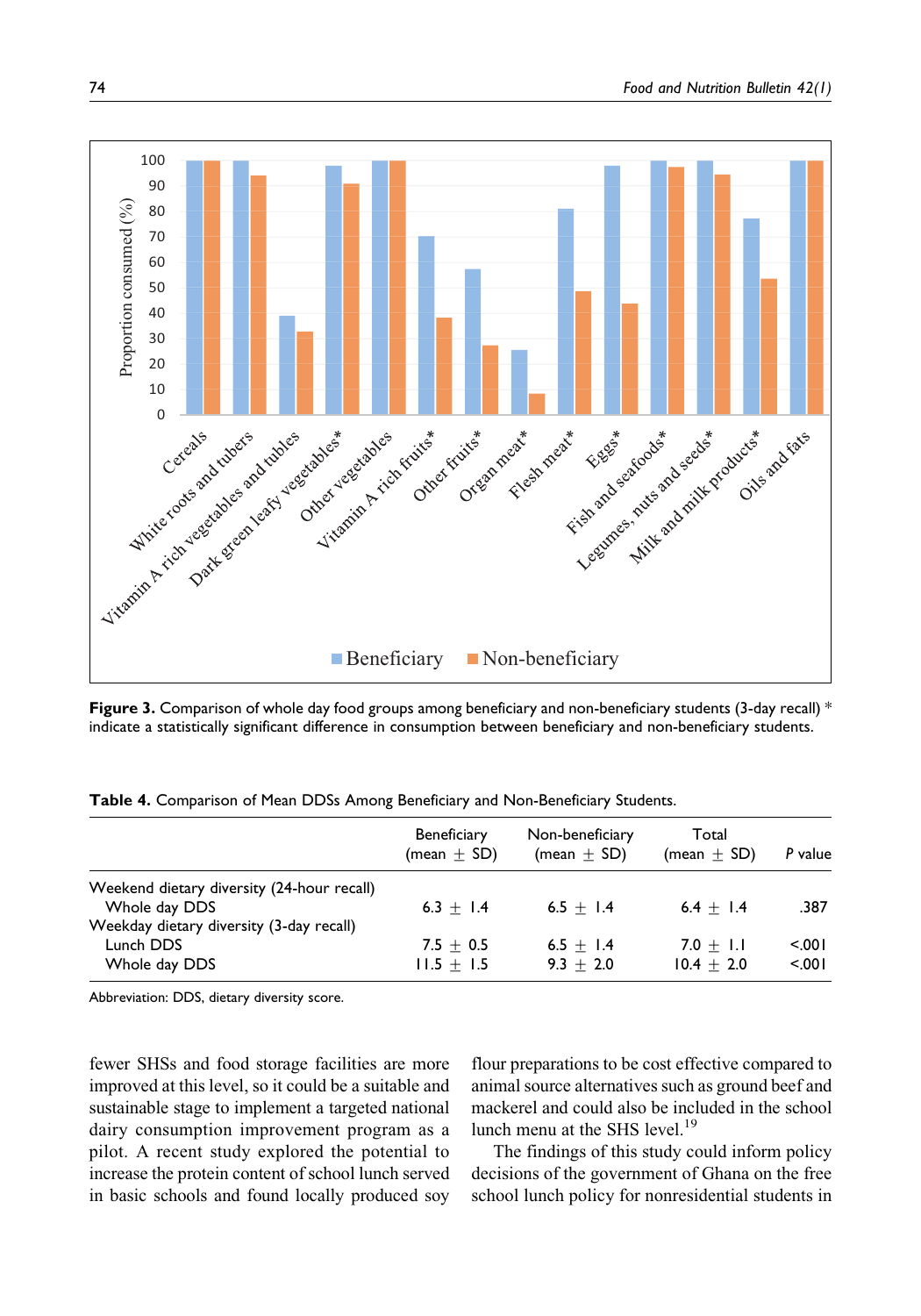SHSs to ensure a more diverse and nutritious meal provision in schools. However, the findings need to be interpreted keeping some study limitations in mind. There could be recall problems with the dietary data reported in this study. However, we do not expect this to have much impact on the validity of the results because similar effects would have been observed in both groups. The strength of this study is the measurement of weekend dietary intake which served as baseline to understand the dietary intake of both groups outside the influence of the school lunch.

## **Conclusion**

Provision of free school lunch meal to nonresidential senior high students in Ghana could contribute to improved diet quality.

#### **Acknowledgments**

The authors thank the students for their participation and the Headmasters of the selected schools for the permission to conduct the study in their schools.

#### **Declaration of Conflicting Interests**

The author(s) declared no potential conflicts of interest with respect to the research, authorship, and/or publication of this article.

#### **Funding**

The author(s) received no financial support for the research, authorship, and/or publication of this article.

### **ORCID iDs**

Zakari Ali, MSc [https://orcid.org/0000-0002-8129-](https://orcid.org/0000-0002-8129-2230) [2230](https://orcid.org/0000-0002-8129-2230)

Seidu Alhassan Abdulai, BSc D[https://orcid.org/](https://orcid.org/0000-0002-9038-5105) [0000-0002-9038-5105](https://orcid.org/0000-0002-9038-5105)

#### **References**

- 1. Black RE, Victora CG, Walker SP, et al. Maternal and child undernutrition and overweight in lowincome and middle-income countries. Lancet. 2013;382(9890):427-451.
- 2. World Health Organization. Health for the World's Adolescents: A Second Chance in the Second Decade: Summary. World Health Organization; 2014.
- 3. World Health Organization. Nutrition in Adolescence: Issues and Challenges for the Health

Sector: Issues in Adolescent Health and Development. World Health Organization; 2005.

- 4. Buhl A. Meeting Nutritional Needs through School Feeding: A Snapshot of Four African Nations. Global Child Nutrition Foundation; 2010.
- 5. Hooshmand S, Udipi S. Dietary diversity and nutritional status of urban primary school children from Iran and India. J Nutr Disorders Ther S. 2013;12:2161-0509.
- 6. Kretschmer A, Spinler S, Van Wassenhove LN. A school feeding supply chain framework: critical factors for sustainable program design. Prod Oper Manag. 2014;23(6):990-1001.
- 7. Atta GP, Manu J. Ghana school feeding program: a retrospective review. Int J Innov Res Dev. 2015; 4(8):78-83.
- 8. Gelli A, Aurino E, Folson G, et al. A school meals program implemented at scale in Ghana increases height-for-age during midchildhood in girls and in children from poor households: a cluster randomized trial. *J Nutr*. 2019;149(8):1434-1442.
- 9. Ghana Statistical Service. 2010 Population and housing census district analytical report Tamale Metropolis. Ghana Statistical Service; 2014.
- 10. Kennedy G, Ballard T, Dop M.Guidelines for Measuring Household and Individual Dietary Diversity. Nutrition and Consumer Protection Division. Food and Agriculture Organization; 2013.
- 11. Deitchler M, Ballard T, Swindale A, Coates J. Introducing a Simple Measure of Household Hunger for Cross-Cultural Use. Food and Nutrition Technical Assistance II project, AED. FAO; 2011.
- 12. Arimond M, Ruel MT. Dietary diversity is associated with child nutritional status: evidence from 11 demographic and health surveys. *J Nutr*. 2004; 134(10):2579-2585.
- 13. Abizari A-R, Buxton C, Kwara L, Mensah-Homiah J, Armar-Klemesu M, Brouwer ID. School feeding contributes to micronutrient adequacy of Ghanaian schoolchildren. Br J Nutr. 2014;112(6):1019-1033.
- 14. Zenebe M, Gebremedhin S, Henry CJ, Regassa N. School feeding program has resulted in improved dietary diversity, nutritional status and class attendance of school children. Ital J Pediatr. 2018; 44(1):16.
- 15. Abotsi AK. Expectations of school feeding programme: impact on school enrolment, attendance